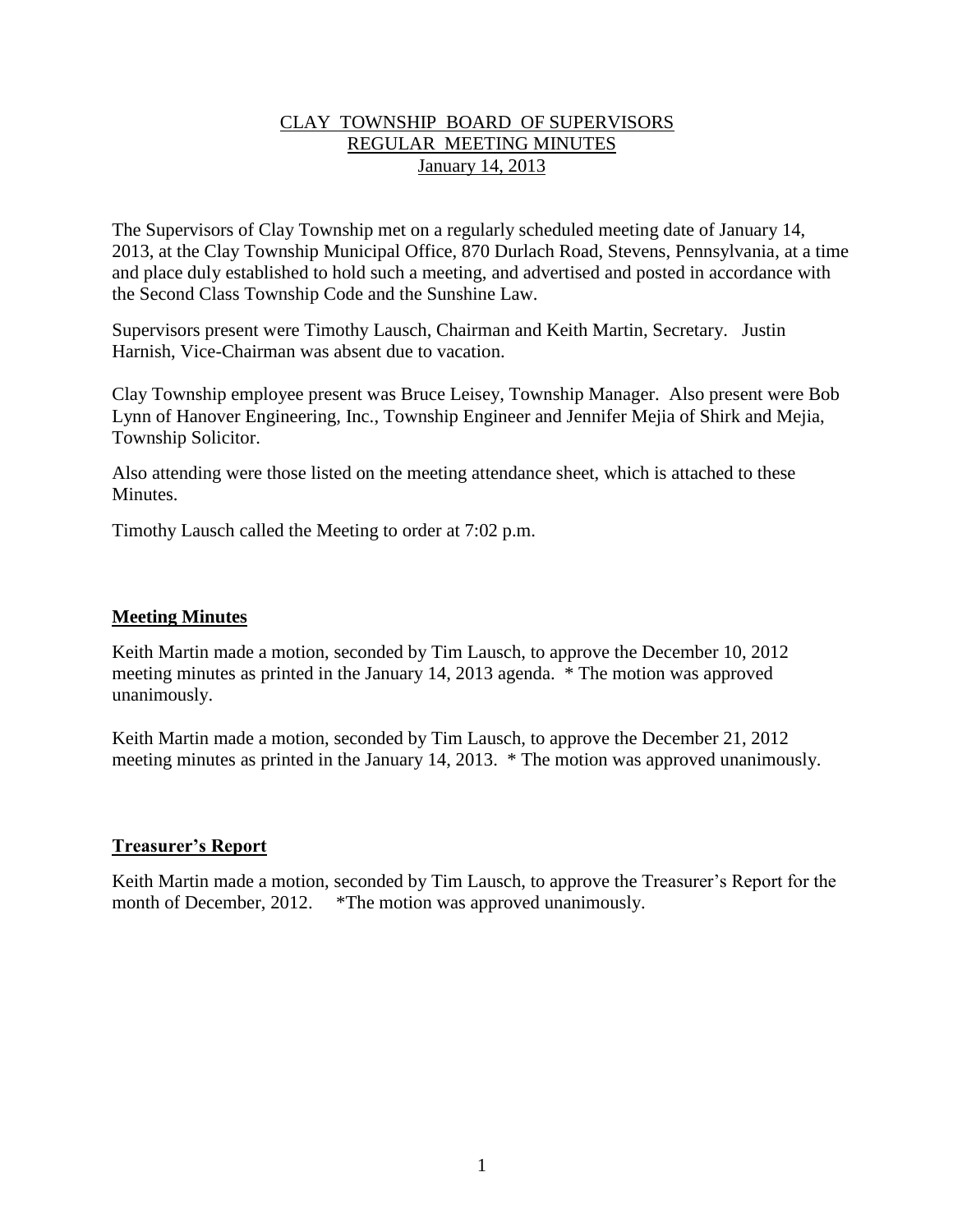# **Visitors**

1. Judy Blanchard, 55 Clay School Road

Ms. Blanchard expressed her concerns with the turn in the road in front of her house. Vehicles are missing the curve and running off the road onto the curb and into mailboxes.

Mary Ann Mcelhany and Peter Leach neighbors on each side of Ms. Blanchard were also in attendance.

The Board of Supervisors and Township Engineer discussed several options to try and make the curve more visible, among the options are reflector signs.

The residents are not in favor of having reflector signs in their yards unless it is necessary. No decisions were made at this time. The Board of Supervisors will further investigate options.

2. David Martin, 502 Foggy Bottom Road

Mr. Martin informed the Board of Supervisors of the items discussed at a meeting between Wildflower Home Owners and the Developer. Mr. Martin has concerns with the Home Owners Association taking over the detention pond with active sinkholes in basin. There were also several questions regarding the sidewalks compliance with ADA standards and concerns regarding future financial responsibility for the stormwater facilities and sidewalks. Several other residents of the Wildflower Pond Development were present and raised similar concerns.

The Township Solicitor stated that her office was in touch with attorneys for both the Developer and residents and would keep the Board of Supervisors and residents aware of progress.

No decisions were made at this time.

3. Herb Noack, 216 Woodchuck Drive

Mr. Noack asked for a status of the speed limit signs. The Board of Supervisors stated that the locations have been identified and an order will be placed soon. There will be a two to three week delivery and installation time frame.

Mr. Noack also asked about the dog refuse containers in the park and the damage that has been done to the containers. The Road Master will look into this.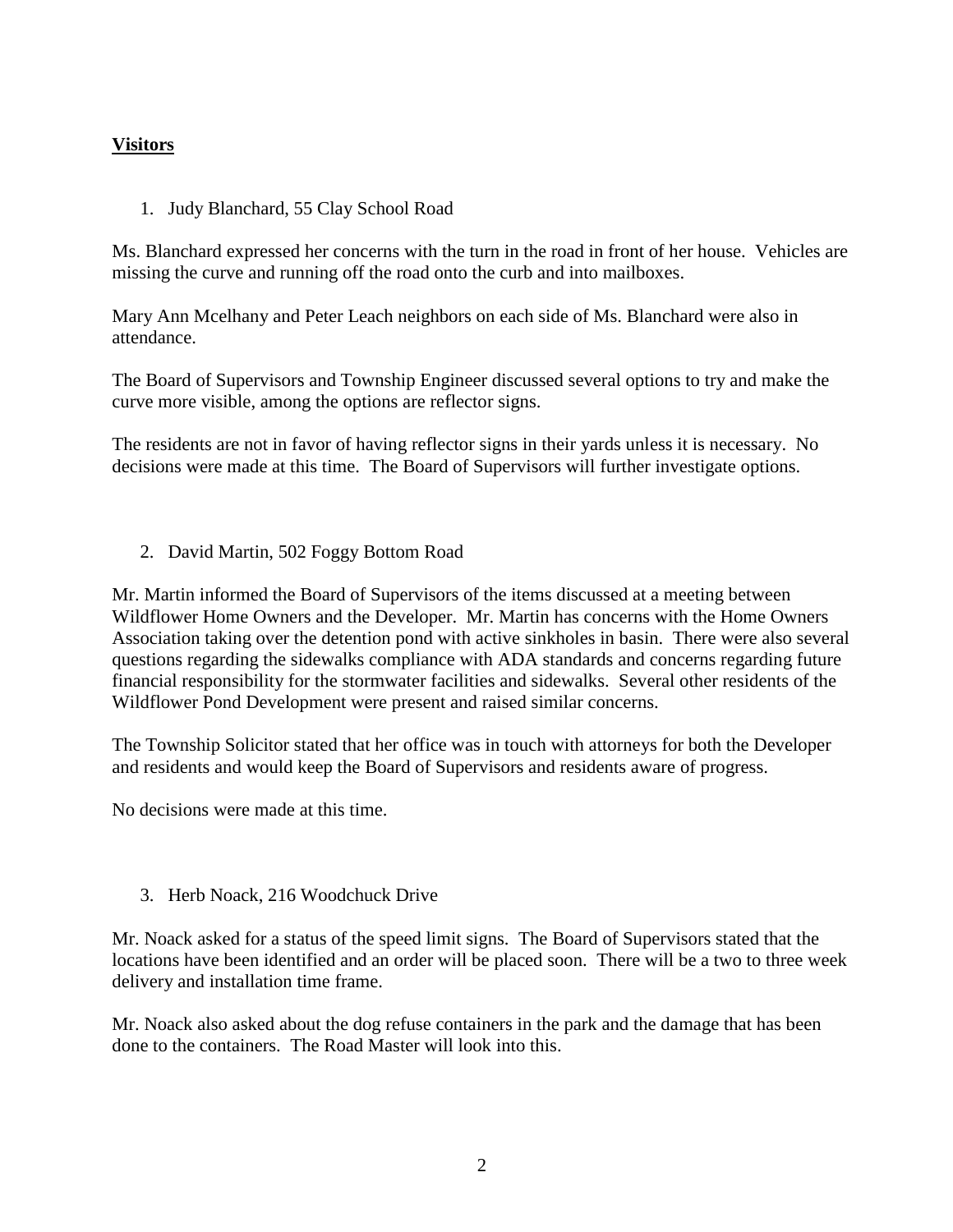## **Engineer's Report**

1. Clayton Martin – Storm Water Management Plan Approval

Ted Cromleigh, Developers Engineer, reviewed the plan with the Board of Supervisors.

Keith Martin made a motion, seconded by Tim Lausch to grant approval of the following waivers/modifications. \* The motion was unanimously approved.

### Section 303.A.3 – Minimum Pipe size of 15 inches

The applicant is requesting a modification of the 15 inch minimum pipe diameter for stormwater conveyance pipes. The proposed stormwater facility is an infiltration trench connected to a 26 inch catch basin by 8 inch diameter piping. The justification provided is that the tributary area to the system is small and is for a residential use not to be dedicated to Clay Township.

### Section 304.F.2a – Minimum separation depth of 48 inches between the bottom of the facility and the limiting zone

The applicant is requesting a modification of the requirement to provide a minimum separation distance of 48 inches between the bottom of the proposed facility and the limiting zone. The applicant indicates that the soils' testing was performed in the area of the proposed infiltration trench at a depth of 8 feet. Due to the existing slope of the lot, the proposed infiltration facility is 4.5 feet below finished grade at the low side and 7 feet at the high side. The applicant further states that the soil probe did not find a limiting zone, rather 8 feet was anticipated as the needed depth at the time of testing. The contributing drainage area consists of a single family dwelling and associated improvements in a rural area. The percolation test was performed at a depth of 5 feet below grade.

#### Section 402.B.16 – Significant features located within 200 feet

The applicant is requesting a modification of the requirement to provide all significant features located within 200 feet on the plan. The justification for the request is that the plan currently shows 60 to 100 feet around the site. The applicant believes this shows significant features such as the transmission line easement, etc. The project is minor in nature with a lot size of 0.951 acres.

#### Section 402.B.19 – Minimum 20 foot side drainage easement

The applicant is requesting a modification of the requirement to provide drainage easements at a minimum width of 20 feet. The justification provided is that the plan provides a 10 foot wide drainage easement along the existing riprap channel, and along the roof leader from the catch basin along the shared driveway. The riprap channel is an existing feature. The catch basin is a yard inlet with a 6 inch diameter pipe. The 10 foot easements are adjacent to the shared driveway easement, and the applicant feels that it will provide adequate are for inspections and repairs.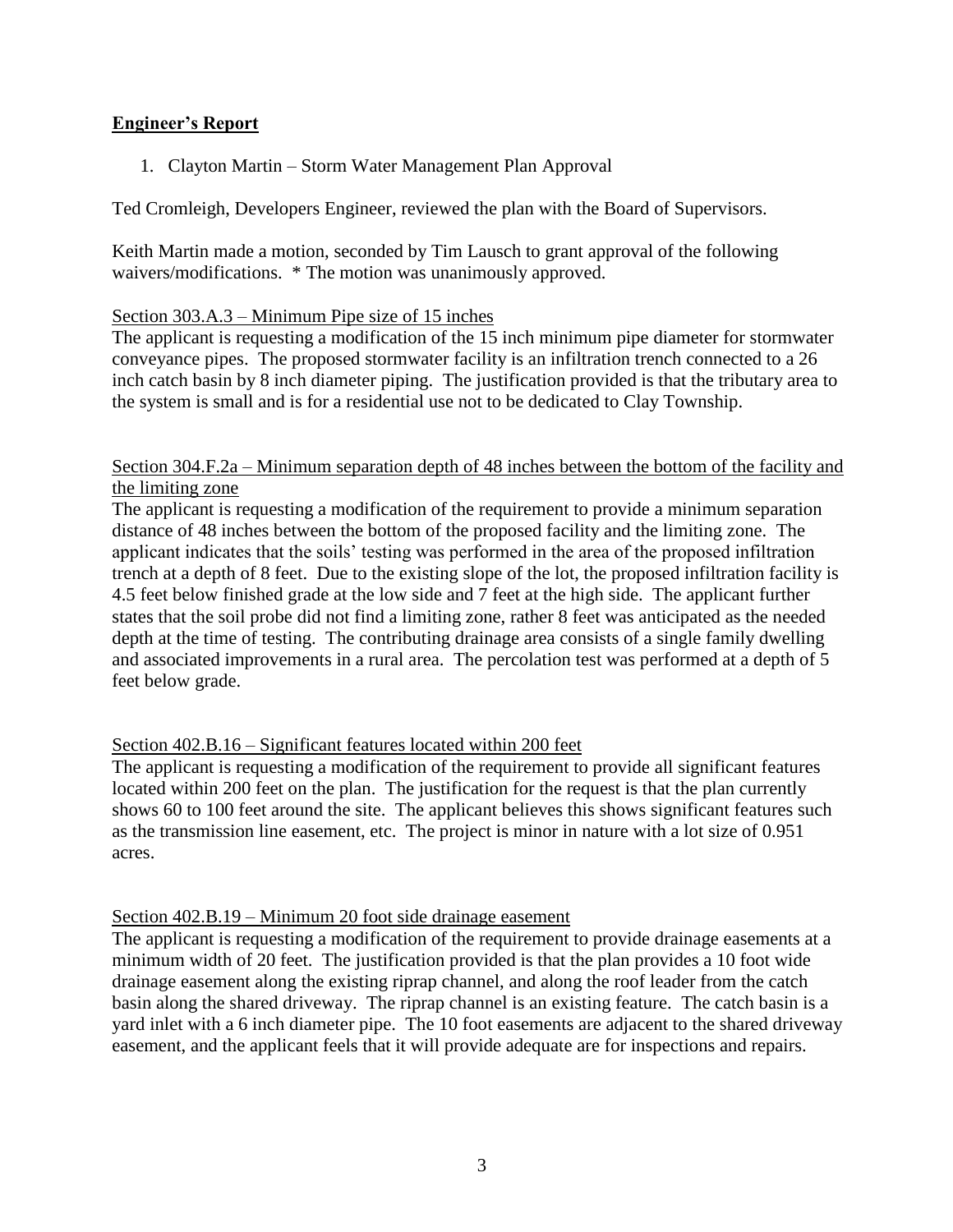Section 402.D.2 – Minimum 50 foot separation between an on-lot sewage system and an infiltration facility

The applicant is requesting a modification of the requirement to provide a minimum 50-foot buffer between any infiltration facility and on-lot sewage system. The plan proposes a buffer of 30-feet from the primary sewage system. The applicant indicates the infiltration trench is below grade and downslope of the sewage system. The applicant also notes that Chapter 73 of the DEP PA Code requires a 10-foot separation.

Keith Martin made a motion, seconded by Tim Lausch to grant approval on the Clayton Martin Stormwater Management Plan contingent on compliance with the Hanover Engineer letter dated 1/11/13 and the Shirk & Mejia letter dated 1/14/13. \* The motion was unanimously approved.

2. Eastern Mennonite Publications – Time Extension Request

After review, Keith Martin made a motion, seconded by Tim Lausch to approve the written time extension request for an additional 120 days (May 21, 2013) to take action on the plan. \* The motion was unanimously approved.

3. Charity Gardens – Storm Water Pipe Inspections

Bob Lynn, Township Engineer, reviewed the price quotation to televise and repair the stormwater pipes in the Charity Gardens development.

Keith Martin made a motion, seconded by Tim Lausch to authorize Hanover Engineer Associates to coordinate the stormwater televising and repairs in Clay Township's portion of Charity Gardens development.

No other decisions were made at this time.

## **New Business**

1. Execute Agreement with Echternacht and Kimmet

After review, Keith Martin made a motion, seconded by Tim Lausch to execute the Sinkhole Repair Agreement between Judy Echternacht, Todd Kimmet and Clay Township. \* The motion was unanimously approved.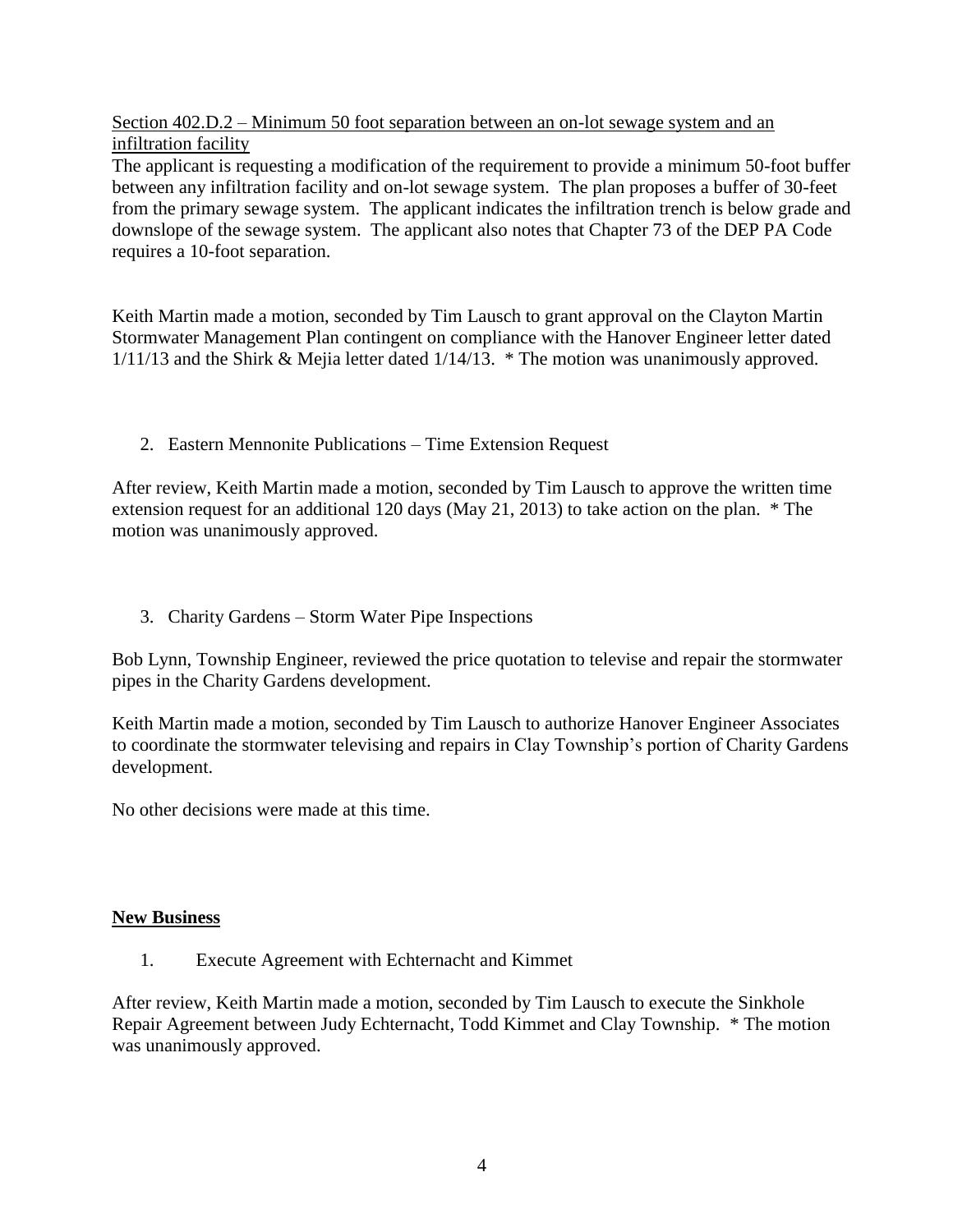2. Approve Rock Road Bridge Change Order #3 and Payment Request #2&3

Keith Martin made a motion, seconded by Tim Lausch to approve change order #3 in the amount of \$674.77 for additional asphalt work. \* The motion was unanimously approved.

Keith Martin made a motion, seconded by Tim Lausch to approve payment request #2 for work through 12/21/12 in the amount of \$25,572.60. \* The motion was unanimously approved.

Keith Martin made a motion, seconded by Tim Lausch to approve payment request #3 for work through 12/28/12 to reduce retainage (per agreement) to 5% in the amount of \$3,325.70. \* The motion was unanimously approved.

3. Authorize Attendance at PSATS Convention April 21-24, 2013

Keith Martin made a motion, seconded by Tim Lausch to authorize attendance for Justin Harnish, Earl Stauffer, Bruce Leisey and Keith Martin to the PSATS Convention. \* The motion was unanimously approved.

4. Approve 2010 PA Liquid Fuels Examination Report

Keith Martin made a motion, seconded by Tim Lausch to approve the 2010 PA Liquid Fuels Examination report as prepared. \* The motion was unanimously approved.

5. Approve Payment of 2013 PSATS Dues

Keith Martin made a motion, seconded by Tim Lausch to approve payment of the 2013 PSATS Dues in the amount of \$1,446.00. \* The motion was unanimously approved.

6. Purchase of Replacement Truck Body

The Road Master informed the Board of Supervisors that he received 3 quotes to move the truck body from the 96 truck to the 90 truck and to install a new stainless steel dump body and spreader on the 96 truck.

The lowest quote was \$24,601 from US Municipal, \$25,505 from IM Supply and \$27,550 from Kurtz. This will be purchased through the PA Co-Starts program so bidding will not be required.